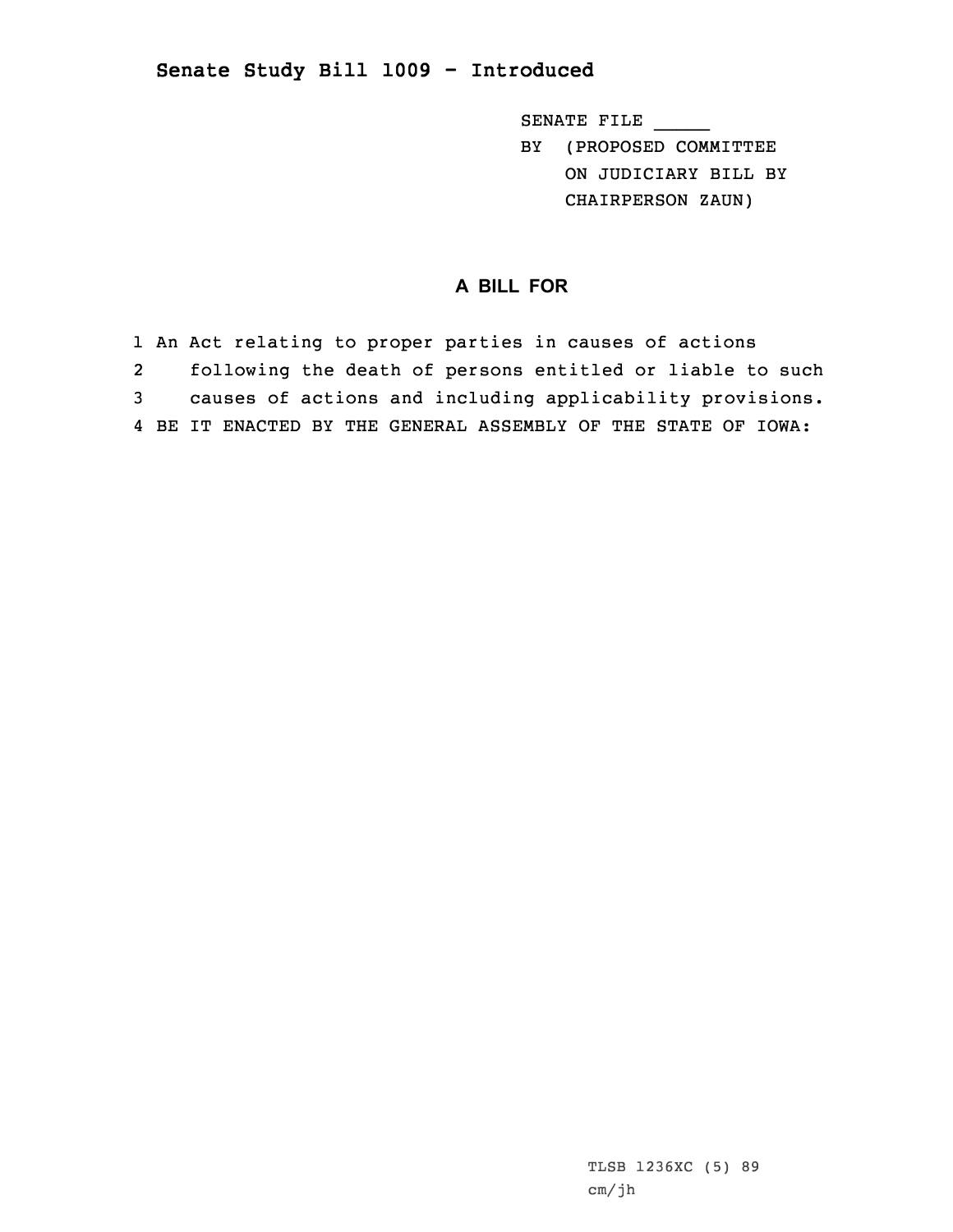1 Section 1. Section 611.22, Code 2021, is amended to read as 2 follows:

3 **611.22 Actions by or against legal personal representatives** 4 **or successors —— substitution.**

5 Any action contemplated in [sections](https://www.legis.iowa.gov/docs/code/2021/611.20.pdf) 611.20 and [611.21](https://www.legis.iowa.gov/docs/code/2021/611.21.pdf) may 6 be brought, or the court, on motion, may allow the action to 7 be continued, by or against the legal representatives either <sup>8</sup> <sup>a</sup> personal representative of the deceased's estate as defined 9 in section 633.3 or successors in interest of the deceased a 10 successor as defined in section 633.356, subsection 2. Such 11 action shall be deemed <sup>a</sup> continuing one, and to have accrued 12 to <del>such</del> the deceased's personal representative or successor at 13 the time it would have accrued to the deceased if the deceased 14 had survived. If <del>such</del> the action is continued against the 15 legal deceased's personal representative of the defendant or 16 successor, a notice shall be served on the <del>legal</del> deceased's 17 personal representative or successor, as in case of original 18 notices.

19 Sec. 2. APPLICABILITY. This Act applies to actions that 20 arise on or after July 1, 2021.

21

## EXPLANATION

22 **The inclusion of this explanation does not constitute agreement with** <sup>23</sup> **the explanation's substance by the members of the general assembly.**

24 Current law allows <sup>a</sup> deceased person's legal representative or successor in interest to bring or continue certain actions of the deceased. This bill amends current law to instead allow the deceased person's personal representative or successor to bring such actions. Personal representative is defined to mean the executor or administrator of the deceased person's estate and <sup>a</sup> successor is defined as the reasonably ascertainable beneficiary or beneficiaries who succeeded to the item of property under the decedent's will, if the decedent died testate; if the decedent died intestate, the reasonably ascertainable person or persons who succeeded to the property under the laws of intestate succession of this state; and if

-1-

LSB 1236XC (5) 89  $cm/jh$   $1/2$